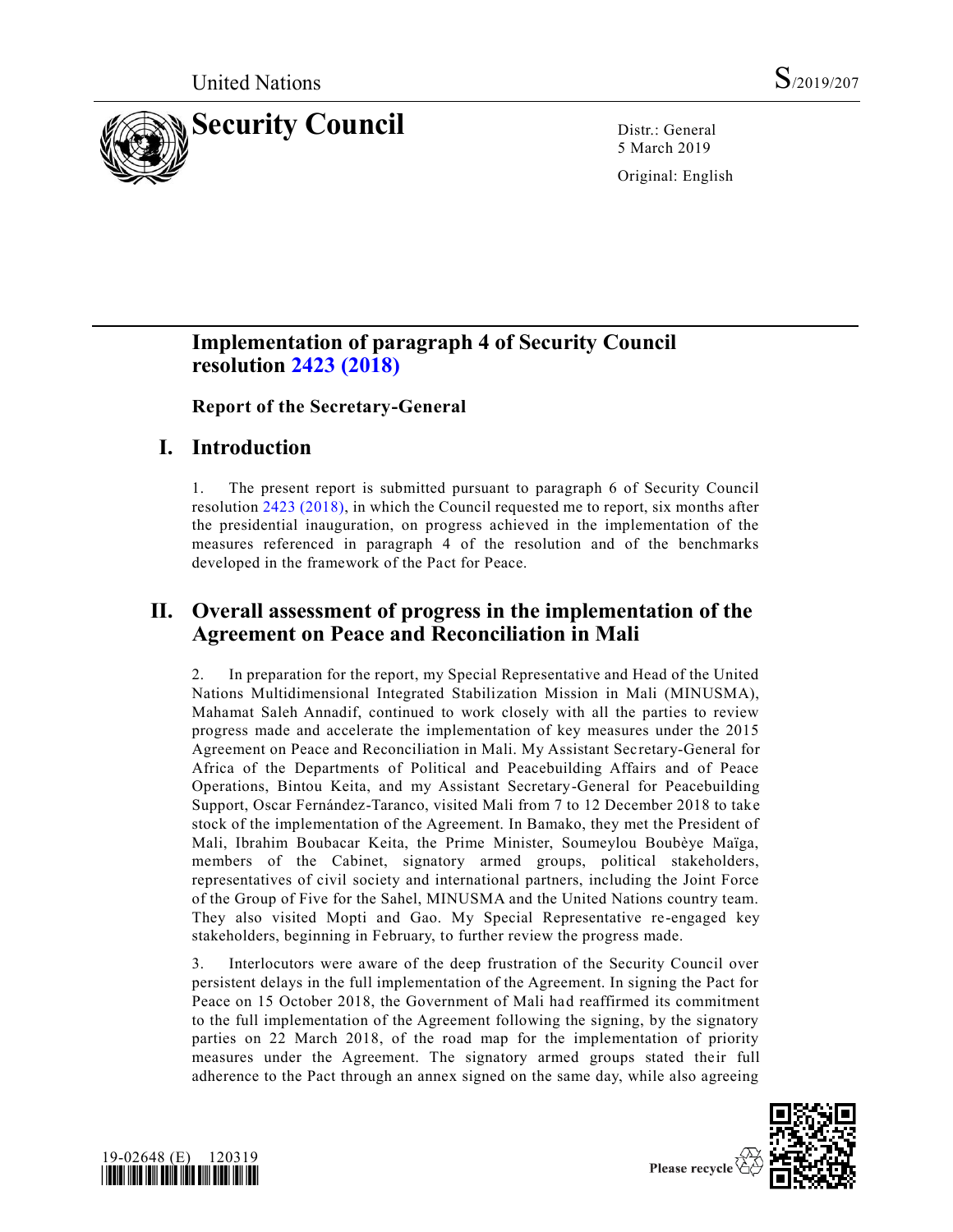to launch the accelerated disarmament, demobilization, reintegration and integration process.

4. In the meetings with my Special Representative and my Assistant Secretaries-General, both President Keita and Prime Minister Maïga reaffirmed their commitment to accelerating the full implementation of the Agreement. Representatives of the Coordination des mouvements de l'Azawad and the Platform coalition of armed groups recognized the efforts of the Prime Minister to accelerate the implementation of the Agreement and welcomed the creation of a dedicated ministry tasked with coordinating the implementation of the peace process and more regular consultations. There was less clarity on the sequencing and the timetable of practical steps.

5. Positive developments were noted in the implementation of the Agreement since the presidential election held in July and August 2018. Overall, there was renewed focus by the parties on the peace process and more trust among the signatories. International pressure, including through the prospect of sanctions, was viewed as an important factor in accelerating the process. Some partners, including the African Union, the Economic Community of West African States (ECOWAS) and the independent observer appealed for a more realistic approach to deadlines for some of the politically sensitive reform processes in order to allow time for inclusive consultations among key stakeholders and the achievement of meaningful and sustainable results.

6. Interlocutors commended the efforts of Prime Minister Maïga to reach out to stakeholders from across the political spectrum to build the consensus necessary to pass the key institutional and political reforms envisioned in the Agreement. In their meeting with my Assistant Secretaries-General, representatives of the political opposition emphasized their lack of inclusion in the political and reform processes. Representatives of civil society, especially women, underscored the need for more effective communication regarding the Agreement and inclusiveness in the implementation process to ensure that peace is owned by all segments of society.

7. The national referendum to amend the Constitution was identified as an indispensable milestone in underpinning key institutional and administrative reforms. The Government established a committee of experts on constitutional reform on 14 January and appointed its 11 members, including 2 women. The committee is mandated to develop the draft law revising the Constitution, building on relevant proposals developed in the past. The decision was met with criticism among the political opposition. They said that they had not been consulted and called for political dialogue to ensure a consensual reform process. On 20 January 2019, the Government announced that a national consultation framework on constitutional reform had been created on 17 January, which includes signatory groups, political parties and civil society. It held its first meeting on 31 January. My Special Representative continued to actively work with stakeholders across the political spectrum to resolve their differences through dialogue and in a spirit of national unity.

8. The launch on 6 November 2018 of the accelerated disarmament, demobilization, reintegration and integration process in Gao, Kidal and Timbuktu was an important step in beginning the much broader process of security sector reform. The accelerated process will allow eligible Operational Coordination Me chanism personnel, who have registered and handed in weapons, to be integrated into the national army. A successful disarmament, demobilization, reintegration and integration process, however, requires substantive progress in the implementation of other key measures under the Agreement and on security sector reform. In the meeting with my Assistant Secretaries-General in Bamako, representatives of signatory groups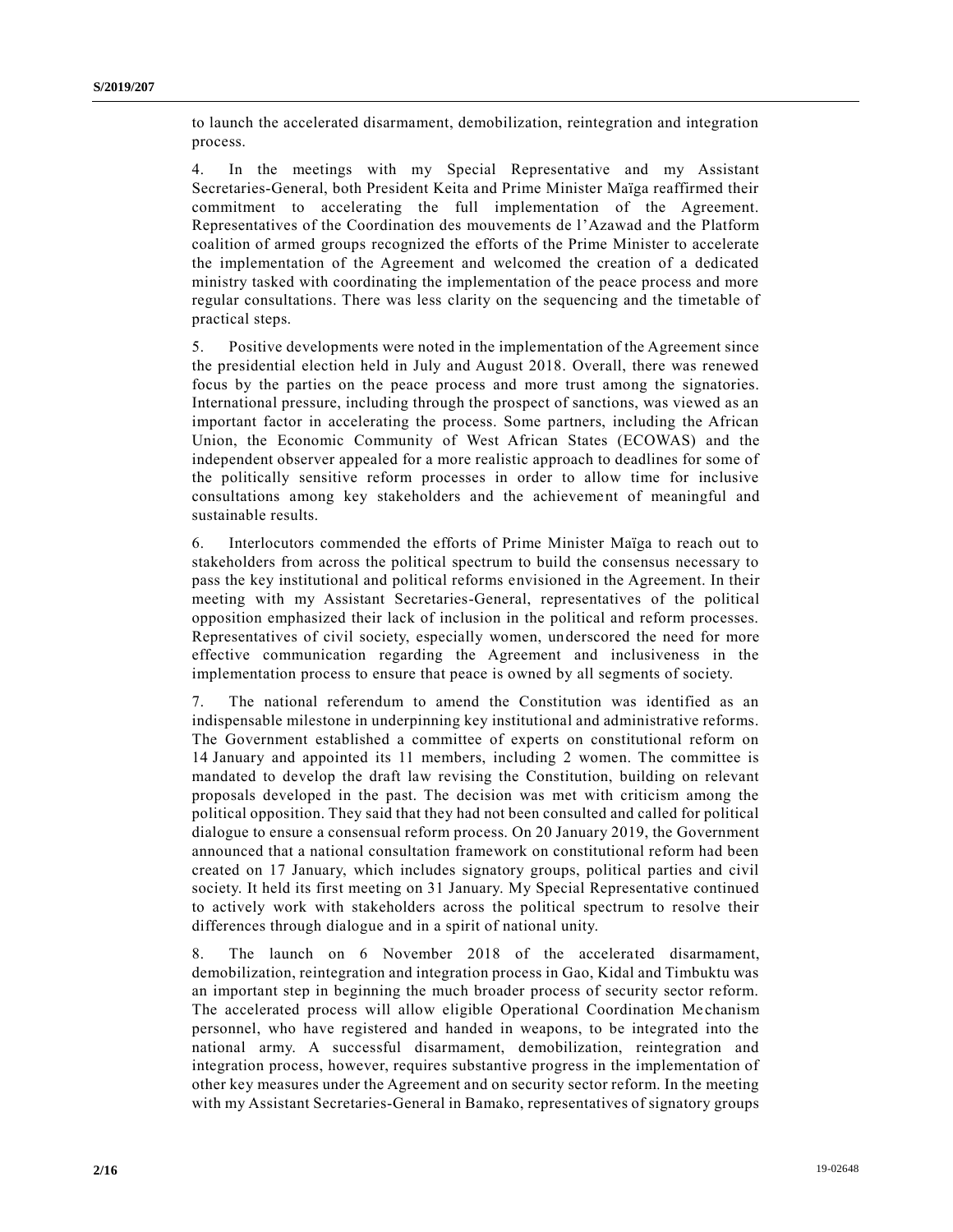reiterated that progress on the political track was a prerequisite for their combatants to put aside their arms once and for all.

9. Under the Agreement, signatories have committed themselves to conducting an in-depth reform through the establishment of a national council for security sector reform tasked with developing a national vision of the security and defence sector. A comprehensive national strategy for security sector reform was adopted on 6 July 2018, which envisages the development of a concept and a plan for the reconstitution of the defence and security forces through the integration of eligible combatants of the signatory groups, the deployment plan of the defence and security forces to the northern regions, the establishment of the territorial police and the creation of counterterrorist units within the framework of the reconstituted defence and security forces.

10. Notwithstanding significant international efforts, the security situation has continued to deteriorate, with an increase in the number of terrorist attacks targeting national and international forces, MINUSMA and civilians since 2016 (183 attacks in 2016, 226 in 2017 and 237 in 2018). The threat continues to spread from northern Mali to the centre, increasingly diverting attention from and complicating the implementation of the Agreement. The security situation is growing in complexity in central Mali, where intercommunal violence is exacerbated by the expansion of extremist armed groups, with a significant rise in explosive incidents affecting security forces and civilians, while the number of displaced persons is increasing. MINUSMA is engaging the Government to define the political parameters framing the approach in the centre and is stepping up its support to the authorities in responding to the rapidly evolving situation and protecting civilians, in coordination with the country team.

11. The visit of my Assistant Secretaries-General to Gao and Mopti confirmed that the lack of tangible progress on the ground and the absence of peace dividends for the Malian people remain an important challenge, although progress was registered in the deployment of interim administrations in northern Mali. Insecurity, unemployment, the lack of participation of women and young people in the peace process and the absence of development and education were the main concerns raised by representatives of civil society. They felt that the proposed action under the peace process did not sufficiently capture development issues.

12. The reconciliation, justice and humanitarian pillars of the Agreement appear to have received less attention over the years with regard to implementation. The Truth, Justice and Reconciliation Commission mandated to investigate all gross human rights violations committed in Mali between 1960 and 2013 is in the process of collecting and archiving information. Its six regional antennas have received more than 11,000 statements from victims over the past two years. Investigations, public hearings and the development of a comprehensive strategy on reparations are planned to be completed in 2019. The debate in the National Assembly on the draft *Loi d'entente nationale* has been repeatedly postponed as a result of divergent views on its content and in the light of the criticism by human rights organizations.

13. MINUSMA, in its current configuration, continues to play a critical role in support of the implementation of the Agreement. All interlocutors recognized the effective way in which MINUSMA discharges its political mandate through the good offices of my Special Representative. They recognized the active role played by MINUSMA in amplifying the political process, while carrying out a number of essential security-related tasks in close coordination with other security presences on the ground, including the Malian defence and security forces, the Joint Force of the Group of Five for the Sahel, French forces and the European Union missions in Mali. In the absence of effective State authority and a limited presence of the country team,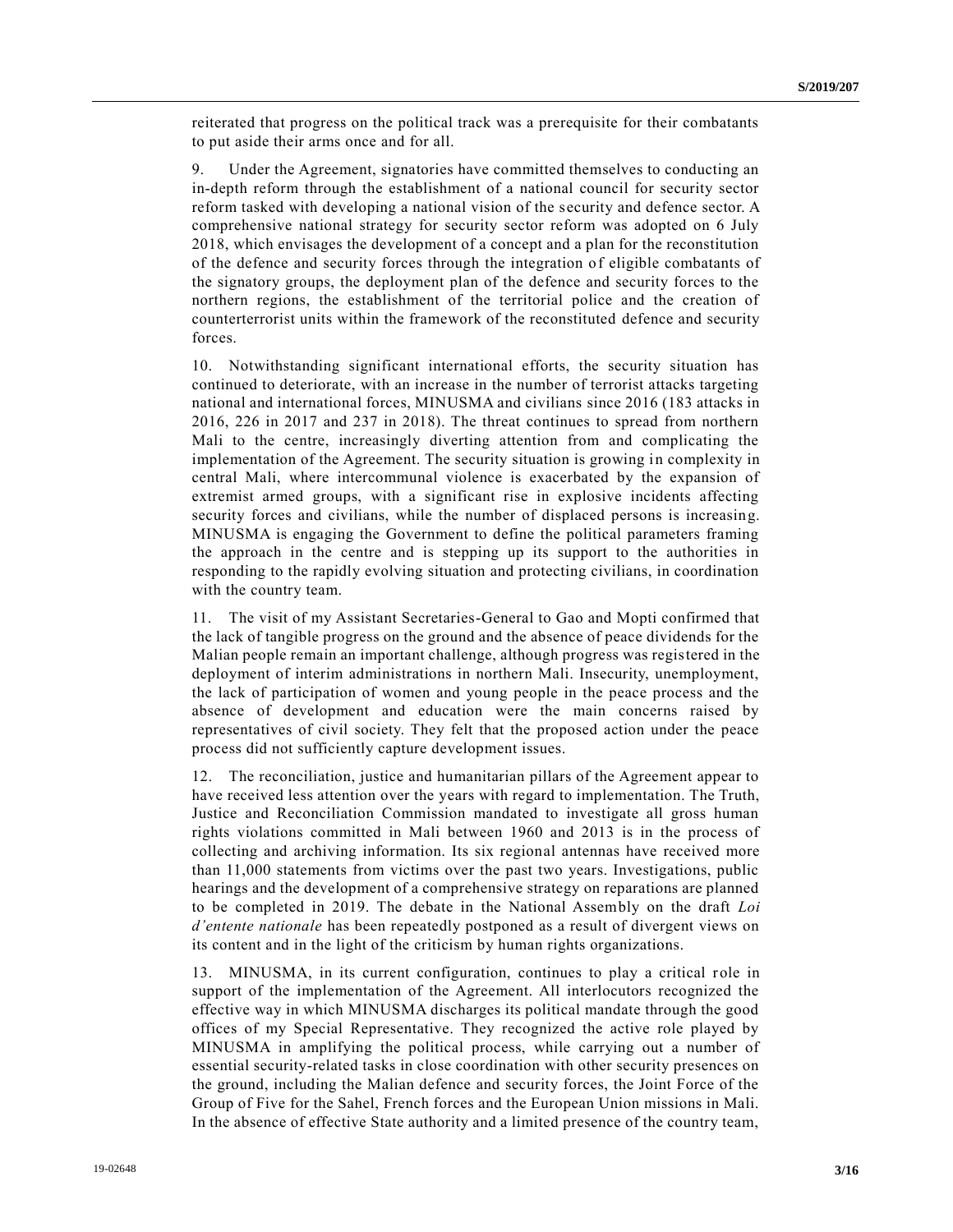MINUSMA is often expected to provide services that should be delivered by the Government or other partners. MINUSMA has increased its capacity to repel complex attacks, and the Mission's contribution remains essential in preventing terrorist groups from taking control of areas in northern Mali where the presence of the State remains limited in some areas or non-existent in others.

14. The contribution of the international forces and regional actors has been equally important in responding to the crisis in Mali and in establishing lasting peace and stability. The Joint Force of the Group of Five for the Sahel remains an instrumental part of the response to counter the threat of violent extremism and transnational organized crime in the region. Once fully operational, it will help the Group of Five for the Sahel countries to increase control over their common border areas in a first phase and throughout their relevant territories in a second phase. Operations of the Joint Force resumed on 14 January in the centre of Mali after a six-month hiatus following the deadly attack against its headquarters in Sévaré in June 2018. Further operations are planned in other sectors of the country. The absence of predictable and sustainable funding for international support to the Joint Force has contributed to delays in the resumption of operations and full operationalization in general.

#### **United Nations Integrated Strategic Framework**

15. In keeping with paragraph 29 of Security Council resolution [2423 \(2018\),](https://undocs.org/en/S/RES/2423%20(2018)) MINUSMA and the United Nations country team developed the United Nations Integrated Strategic Framework, which sets out the Organization's overall vision and joint priorities. The Framework is a product of months of intensive efforts by MINUSMA and the country team to strengthen coordination and promote integration. Following workshops held in December 2018 and January 2019, the Senior Leadership Forum, chaired by my Special Representative, approved the Integrated Strategic Framework at the country level on 12 February, and it was subsequently endorsed by the Inter-Agency Task Force on Mali at Headquarters on 21 February.

16. The United Nations Integrated Strategic Framework has a three-year time frame and identifies joint priorities based on the priority tasks contained in Security Council resolutio[n 2423 \(2018\)](https://undocs.org/en/S/RES/2423%20(2018)) to strengthen support for the implementation of the Agreement and for stabilization efforts in the centre of Mali. It is therefore structured according to five thematic areas throughout the mandates of the Mission and the country team, in support of national efforts to restore State authority in the north and centre, strengthen the promotion and protection of human rights in affected regions, rebuild the capacity of rule of law, security and justice institutions, strengthen social cohesion, conflict prevention and national reconciliation, and support elections and constitutional reform.

17. The United Nations Integrated Strategic Framework outlines an internal division of labour based on comparative advantages. In supporting national efforts to restore State authority in the north and centre of Mali, for example, MINUSMA and the country team committed themselves to delineating their efforts towards the full operationalization of the interim administrations. MINUSMA will focus on using its good offices to ensure the timely appointment and deployment of authorities at all levels and provide technical assistance, while the United Nations Development Programme (UNDP) and the United Nations Entity for Gender Equality and the Empowerment of Women (UN-Women) will concentrate on the capacity development of relevant institutions. With regard to support for elections and constitutional reform, it is envisaged that MINUSMA will use its good offices in northern Mali to promote a conducive environment for the holding of peaceful elections, while providing logistical, technical and security support. UNDP will focus on building the capacities of relevant institutions and raising the awareness of voters through civil society organizations, while UN-Women will champion efforts to promote women's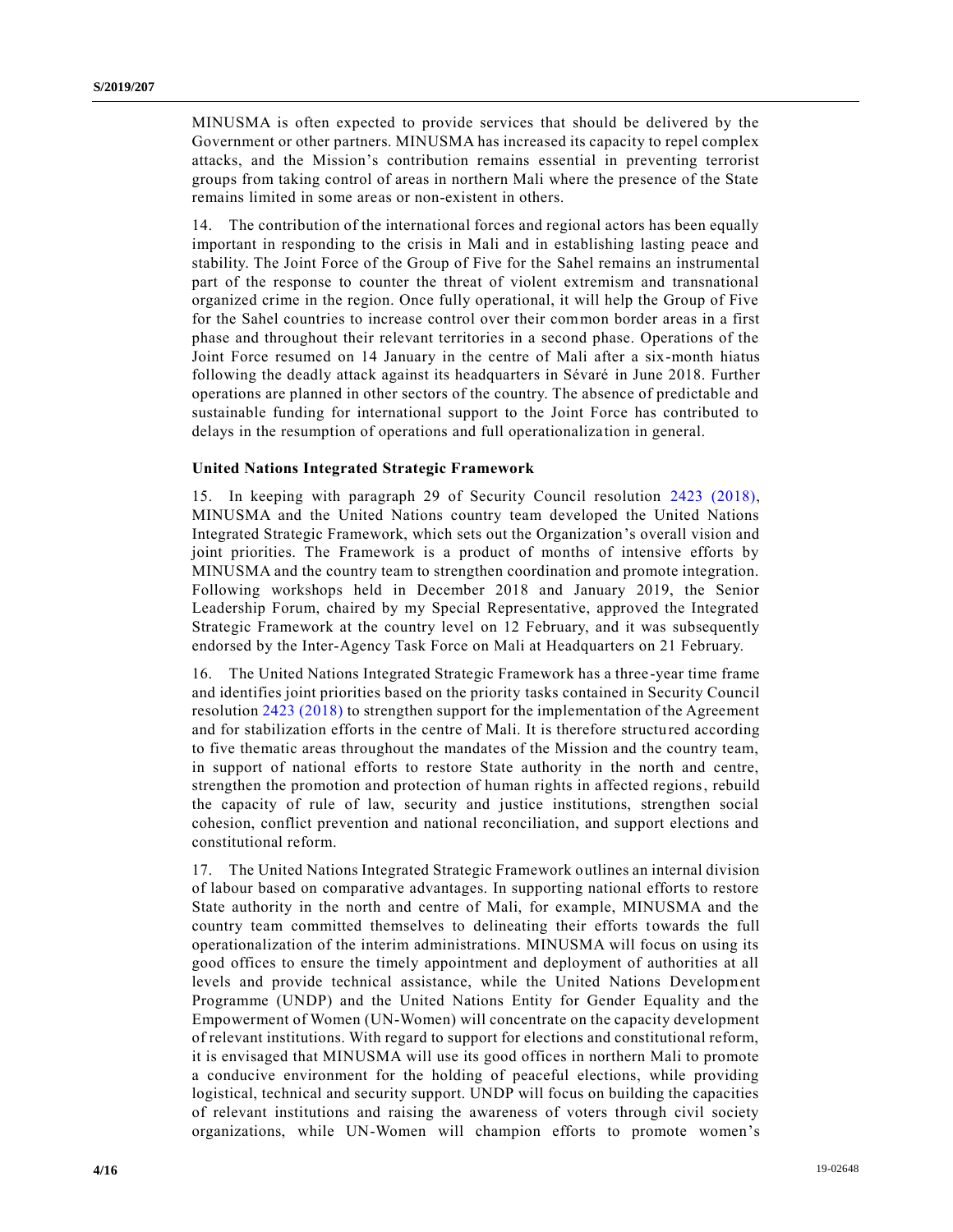participation in the electoral processes through the provision of training for women and political parties.

18. The United Nations Integrated Strategic Framework also provides the basis for the Mission and the country team to deploy the various funding and programming instruments effectively and in complementarity to one another, reducing the risk of competition or duplication. A specific joint annual planning exercise will establish the sequencing of initiatives and the specific availability of funding and related needs for the year. Consultations are ongoing to develop a transition plan, with a view to handing over relevant tasks to partners, including the country team, on the basis of their mandates and comparative advantages. Preparations are under way among MINUSMA, agencies, funds and programmes to conduct a mapping of capabilities and gaps, which will be informed by the common country analysis currently being developed as part of the United Nations Development Assistance Framework for the period 2020–2024.

## **III. Implementation of measures referenced in paragraph 4 of Security Council resolution [2423 \(2018\)](https://undocs.org/en/S/RES/2423%20(2018))**

## **A. Holding of the presidential election in a peaceful environment, with the support of the signatory groups**

19. The presidential election was held on 29 July 2018, with a run-off on 12 August, in a generally peaceful environment, notwithstanding some security incidents in the north and centre of Mali. President Keita was re-elected with 67.16 per cent of the vote and opposition leader Soumaïla Cissé came in second, with 32.84 per cent. After the results had been announced on 17 August, Mr. Cissé contested the election's results and filed a complaint with the Constitutional Court, which was rejected. President Keita was subsequently sworn in on 4 September and formed his Government on 9 September.

20. The political climate in the weeks leading up to the polls and after the first round was tense, amid allegations of fraud against the Government by several opposition candidates and concerns as to whether security conditions in the north and centre of the country were conducive to holding elections. The good offices of my Special Representative, in close collaboration with other international partners, including the African Union Mission for Mali and the Sahel, ECOWAS, the European Union and the International Organization of la Francophonie, were instrumental in alleviating concerns and preventing escalation. MINUSMA supported the electoral process through logistical, financial and technical assistance to the electoral management bodies, including the transportation of 110 tons of electoral material and the provision of training and support to outreach and awareness-raising activities. The Mission also provided training for the Malian authorities in the prevention of elections-related violence.

21. The Malian defence and security forces were deployed to provide security for the electoral process and secured polling stations, except in some areas in the centre and the north of the country, with support of the international forces and MINUSMA. The signatory armed groups, including the Coordination des mouvements de l'Azawad and the Platform coalition of armed groups, as well as the splinter movements, such as Mouvement pour le salut de l'Azawad and Coalition du peuple pour l'Azawad, constructively contributed to the holding of the elections in the areas where they were present, including by securing the polling stations in accordance with the agreed security arrangements with the Government. This was facilitated by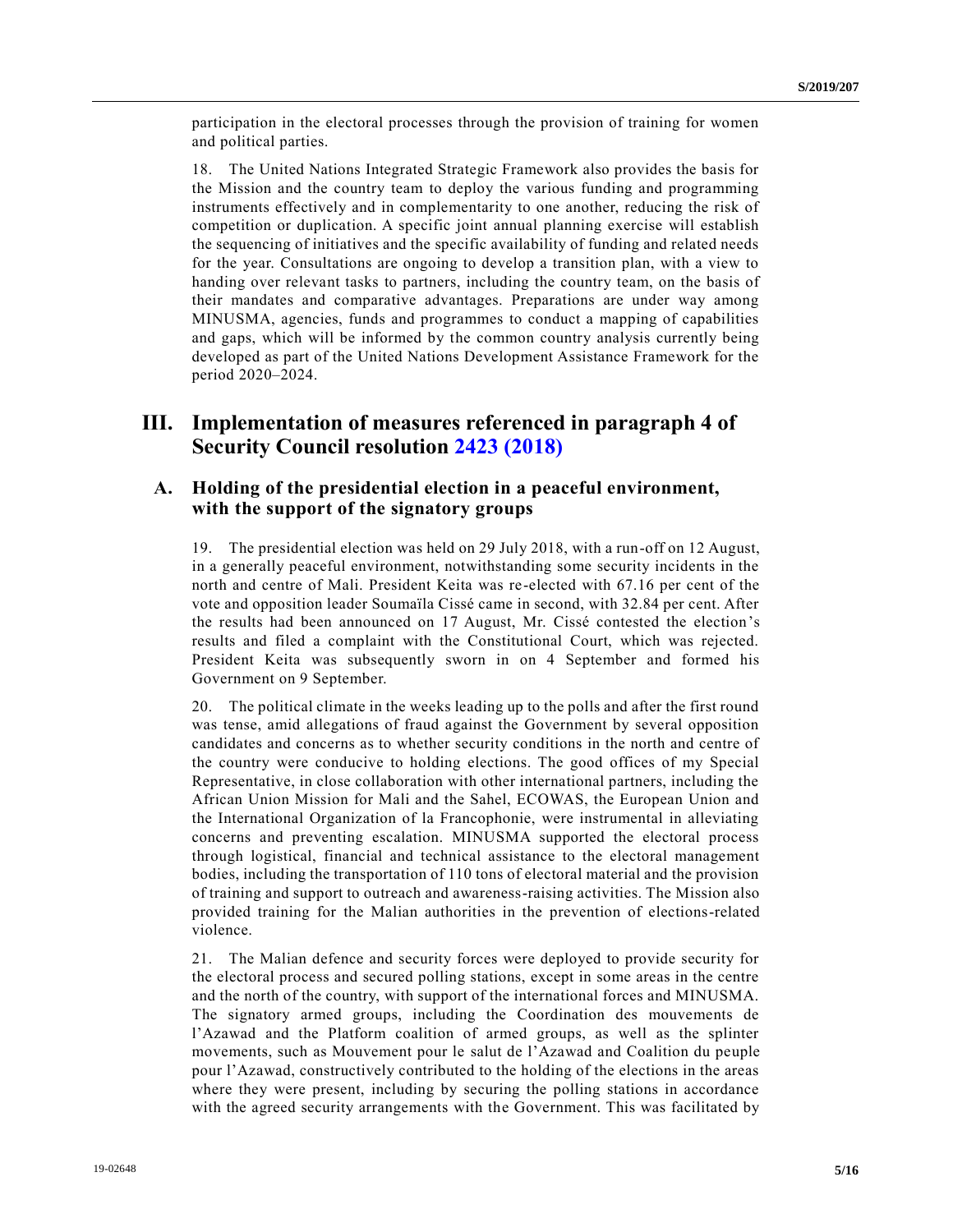the nomination of interim authorities at the district level and the deployment of personnel from the electoral body, including prefects and sub-prefects.

22. The holding of the presidential election, within the constitutional time frame, was considered by electoral observers to be an important step towards stabilizing the country. National and international observers from the African Union, ECOWAS, the European Union and the International Organization of la Francophonie concluded that the elections had been held under satisfactory conditions, notwithstanding irregularities observed, including with regard to the distribution of voter cards, an incomplete voters' list and unequal access to the media for some candidates. Observers also noted that some polling stations and workers had been targeted by extremist armed groups in parts of the north. In addition, a substantial number of people in the central regions were unable to vote owing to a deteriorating security environment caused by violence across communal lines.

23. Observers encouraged the Government to undertake reforms to increase the transparency and credibility of elections, while improving participation in the electoral process. Main recommendations, in line with the letter dated 18 January 2019 from Prime Minister Maïga to the President of the Committee for Constitutional Reform, included making the electoral roll more inclusive through a special extended census, accompanied by a comprehensive registration campaign for young people, and establishing a body to manage elections by consensus and a review of article 142 (3) of the electoral law to increase the time between the first and the second round of the election.

## **B. Progress in the decentralization process**

24. While important steps were taken to put in place the legislative framework for the decentralization process, its implementation hinges on the revision of the Constitution, the elections of the members of the decentralized authorities, the transfer of authority and the required resources envisaged in the Agreement.

25. The *Code des collectivités territoriales* and the *Loi portant conditions de la libre administration des collectivités territoriales*, both promulgated on 2 October 2017, set the foundation for the administrative reform and decentralization processes. They provide for an election of the members of communes, *cercles* and regional bodies by universal suffrage and the transfer of 30 per cent of State revenue to decentralized authorities. In line with the Constitution, the *Code* refers to the elected regional bodies as regional councils. Signatory groups, however, insist that, in keeping with the Agreement, these entities should be called regional assemblies and that their decisions cannot be overruled by appointed State representatives. As stipulated in the road map signed on 22 March 2018, these issues will need to be resolved and reflected in the revised Constitution, as necessary, before regional, local and communal elections can be held. The parties are yet to resume discussions on the *Code* in accordance with the priority measures identified in the road map.

26. A draft decree, providing for the partial transfer of decentralized State services to local authorities with human and financial resources, was approved by the Council of Ministers on 20 February and submitted to the President for promulgation. The promulgation and implementation of this decree is a prerequisite to enable Mali to achieve the transfer of 30 per cent of State revenue to local authorities, as required under article 14 of the Agreement. The present level of transfers stands at approximately 19 per cent. Some 15 of 42 areas of State competences, including education, health, water and sanitation, agriculture and social development, have been devolved to local authorities by decree. Areas of competence, for which decrees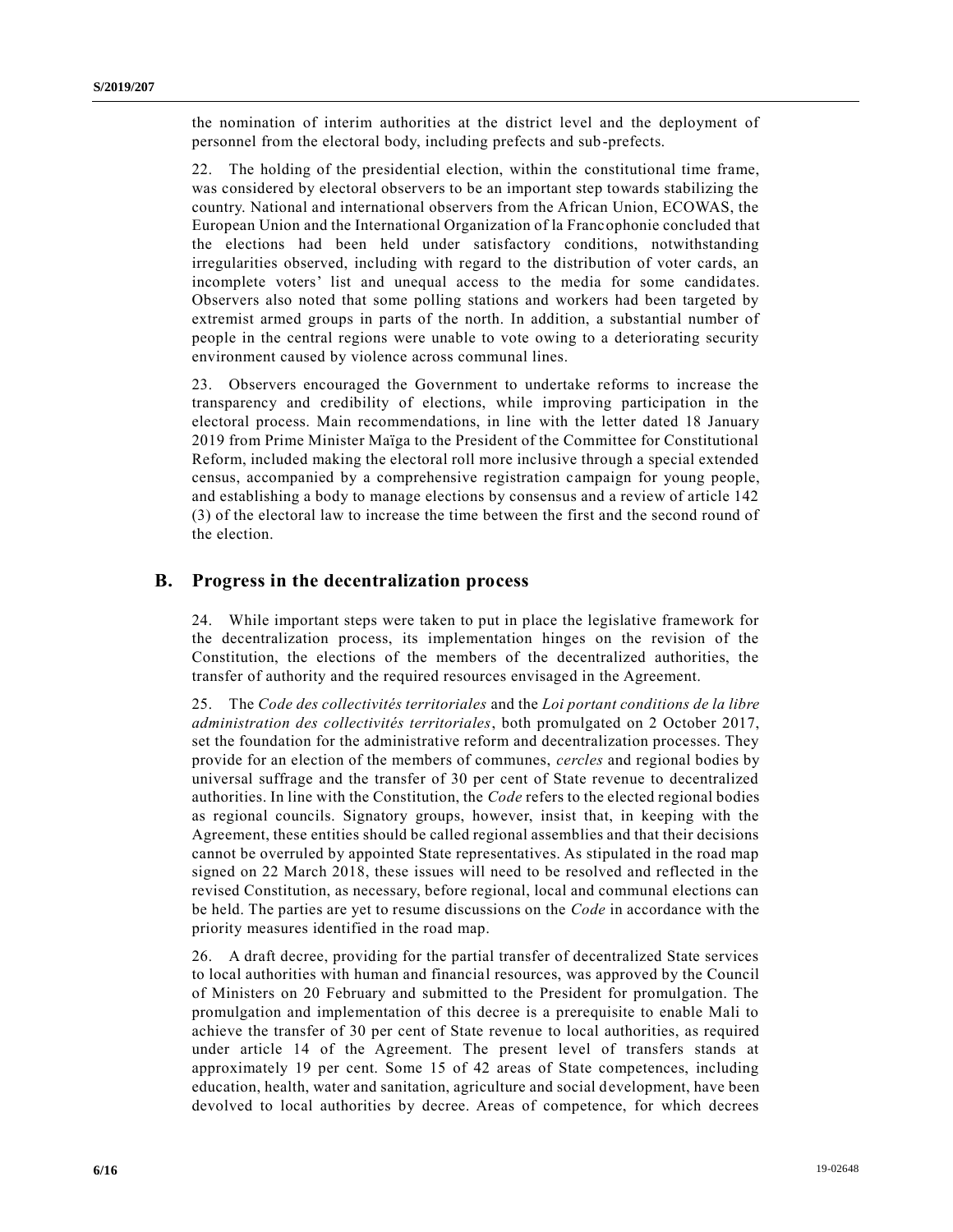delegating authority remain outstanding, include local taxation, territorial police, mining, the empowerment and employment of young people and energy.

27. The establishment of a territorial police force was discussed during the high-level meeting on the operationalization of the priority actions in the areas of defence and security referenced in paragraph 36 below. The parties agreed to place them under the authority of elected local officials (mayors) in conformity with the *Code des collectivités territoriales*. They also decided that there would be a minimum of 30 personnel per commune who would discharge municipal policing duties (law enforcement, traffic policing and assistance to tax authorities), while also being at the disposal of the *cercles* and regions. A decree establishing the powers and composition of the police force is being drafted jointly between the parties. The deadline for the development of the legislative framework for the territorial police was set for 2020.

28. As outlined in my previous report [\(S/2018/1174\)](https://undocs.org/en/S/2018/1174), the Government initiated consultations on a draft law on administrative and territorial restructuring in November 2018. The restructuring process is aimed at rationalizing local government by ensuring improved State presence and efficiency of service delivery, as well as enhancement of the benefits of local taxation through the creation of new municipalities. In keeping with article 6 of the Agreement, the Government's proposal also envisages an increase in the number of electoral districts and seats in the National Assembly to enhance the representation of northern populations in national institutions. Concerns persist in some areas, in particular in Gao, where strong civil society mobilization prevented the holding of the consultations, that the *découpage* would disadvantage specific communities and that the proposed reform would not be sustainable financially.

## **C. Operationalization of the interim administrations in the north of Mali**

29. Appointed through a presidential decree on 14 October 2016, all the regional interim administrations are now functional and strive to provide basic services to the population, for example, by initiating the construction of 1 clinic in Ménaka and 9 primary schools and 24 boreholes in Taoudenni region. Notwithstanding progress in the establishment of the interim administration and the increase in funding over the past year, the effectiveness of the interim authorities continues to be hampered by technical and logistical challenges and the lack of infrastructure. Some civil society organizations raised concern about the lack of accountability and public meetings to discuss local authority accounts, even though this was envisaged in the *Code des collectivités territoriales*.

30. Following intense negotiations between the signatory parties facilitated by MINUSMA through the good offices of my Special Representative, on 26 July 2018, the Government named 288 members, including 14 women, to the interim administrations and *collèges transitoires* in 21 of the 24 districts of the northern regions. Appointments are pending for three districts in Taoudenni. Divergent views between non-signatory compliant armed groups, in particular between the Coordination des mouvements de l'entente and the Congrès pour la justice dans l'Azawad, appear to be holding up the appointment of interim administrations in the three remaining districts of Taoudenni, namely, Al-Ourche, Bou Djébéha and Foum el 'Alba. Nominated members would benefit from capacity-building initiatives, in particular in the area of financial resources management.

31. Interim authorities played a key role in support of the organization and conduct of the presidential election, through contributing to voter education, the distribution of voter identification cards and the provision of support to local authorities in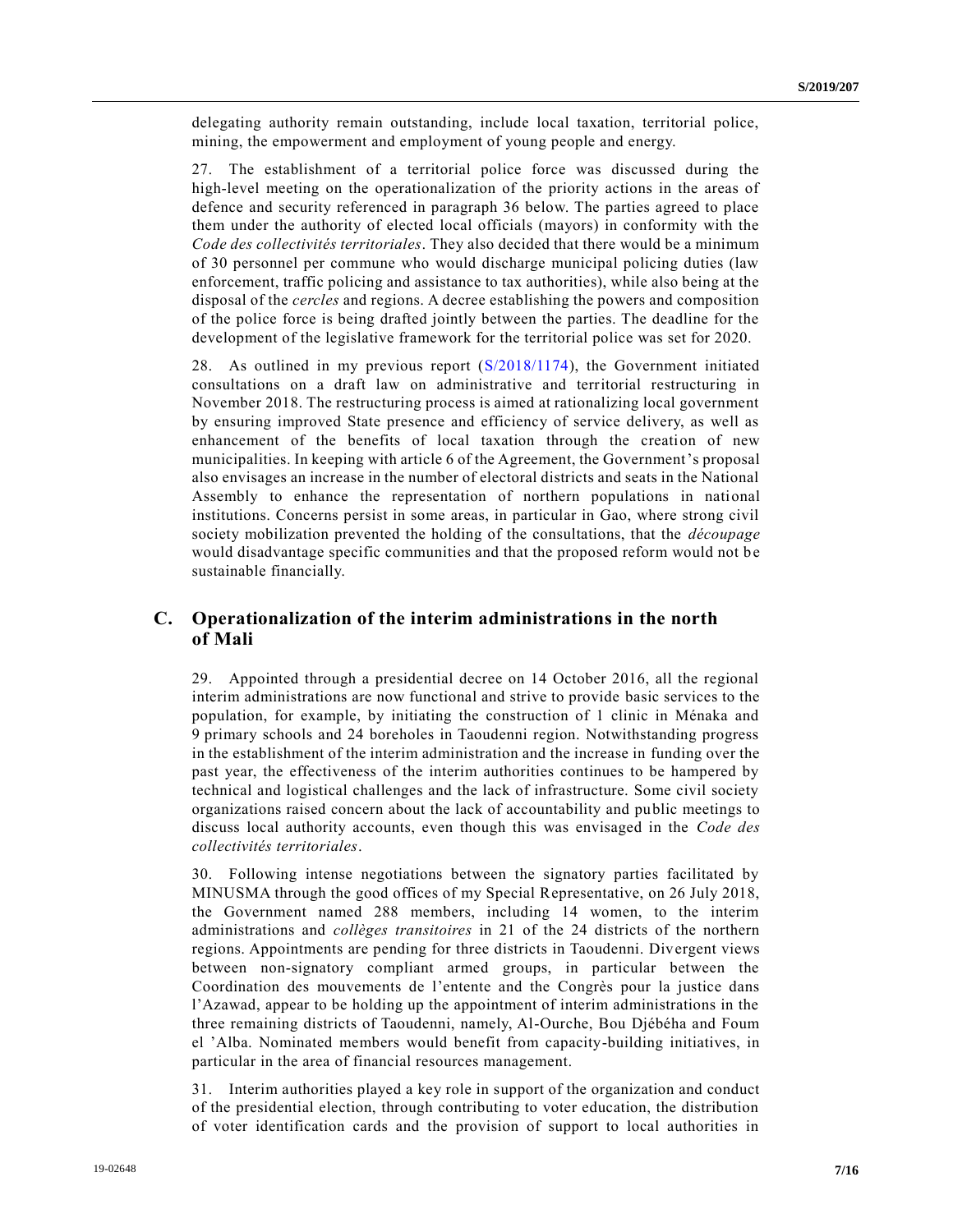conducting elections-related operations, such as the deployment and collection of voting materials. They also worked closely with regional reconciliation teams to prevent election-related violence by raising the awareness of the population in Gao, Ménaka and Timbuktu on the electoral process.

32. Funding allocated by the Government to the interim authorities (regional and district levels) stood at \$19.5 million as at 26 February 2019. They were allocated to cover the operations costs (\$2.15 million), capital investment (\$10 million) and implementation of key projects under the respective interim administrations' priority action plans (\$7.5 million), adopted in Gao, Ménaka, Taoudenni and Timbuktu in September 2017, and in Kidal in October 2017. Those priority action plans facilitated access to State funds in support of projects to strengthen the delivery of basic services, social cohesion and economic recovery. In addition to the \$19.5 million allocated by the Government to fund the priority action plans, another \$9 million has been committed to funding future projects at the district level.

33. The Government, with the support of the United Nations, has been intensifying its efforts to address challenges hampering the effective functioning of the interim authorities. In December 2018, the Government committed \$2.9 million to further the operationalization of the interim authorities, including for the training and deployment of personnel (27 staff in Timbuktu, 12 in Gao, 12 in Ménaka, 11 in Kidal and 10 in Taoudenni). MINUSMA and the country team provided capacity-building support to the interim administrations.

## **D. Progress in the cantonment and disarmament, demobilization and reintegration processes, as well as in an inclusive and consensual security sector reform**

### **Disarmament, demobilization and reintegration**

34. Notwithstanding the lack of agreement on the integration quota, on 6 November, the National Disarmament, Demobilization and Reintegration Commission and the Commission on Integration, with support from MINUSMA, launched the accelerated disarmament, demobilization, reintegration and integration process. Between 6 and 30 November, 1,423 ex-combatants from the Coordination des mouvements de l'Azawad and the Platform coalition of armed groups, along with ex-combatants from non-signatory but compliant armed movements, were disarmed, demobilized and registered, including undergoing screening for security and human rights violations. The operations took place in Gao, Timbuktu and Kidal. The last phase is expected to target the remaining 417 ex-combatants (235 in Gao and 182 in Timbuktu) who did not participate in the first phase. Moving forward, the former combatants will be transferred to three facilities in the south of country (Koutiala, Séguéla and Markala), where they will undergo three months of military training between March and June 2019 under the auspices of the Malian Ministry of Defence, with the support of MINUSMA and the European Union. Upon completion of their training, they will return to Gao, Timbuktu and Kidal to begin their first deployment as members of the Malian armed forces and as part of the three Operational Coordination Mechanism units tasked with providing security for the eight cantonment sites of the National Disarmament, Demobilization and Reintegration Programme. In the meantime, MINUSMA continues to deliver community violence reduction projects in the areas surrounding the cantonment sites to prepare the communities for the return of former combatants who will participate in the Programme.

35. Between February and October 2018, approximately 36,000 combatants were pre-registered by the National Disarmament, Demobilization and Reintegration Commission. Of this number, it is estimated that some 17,000 could meet the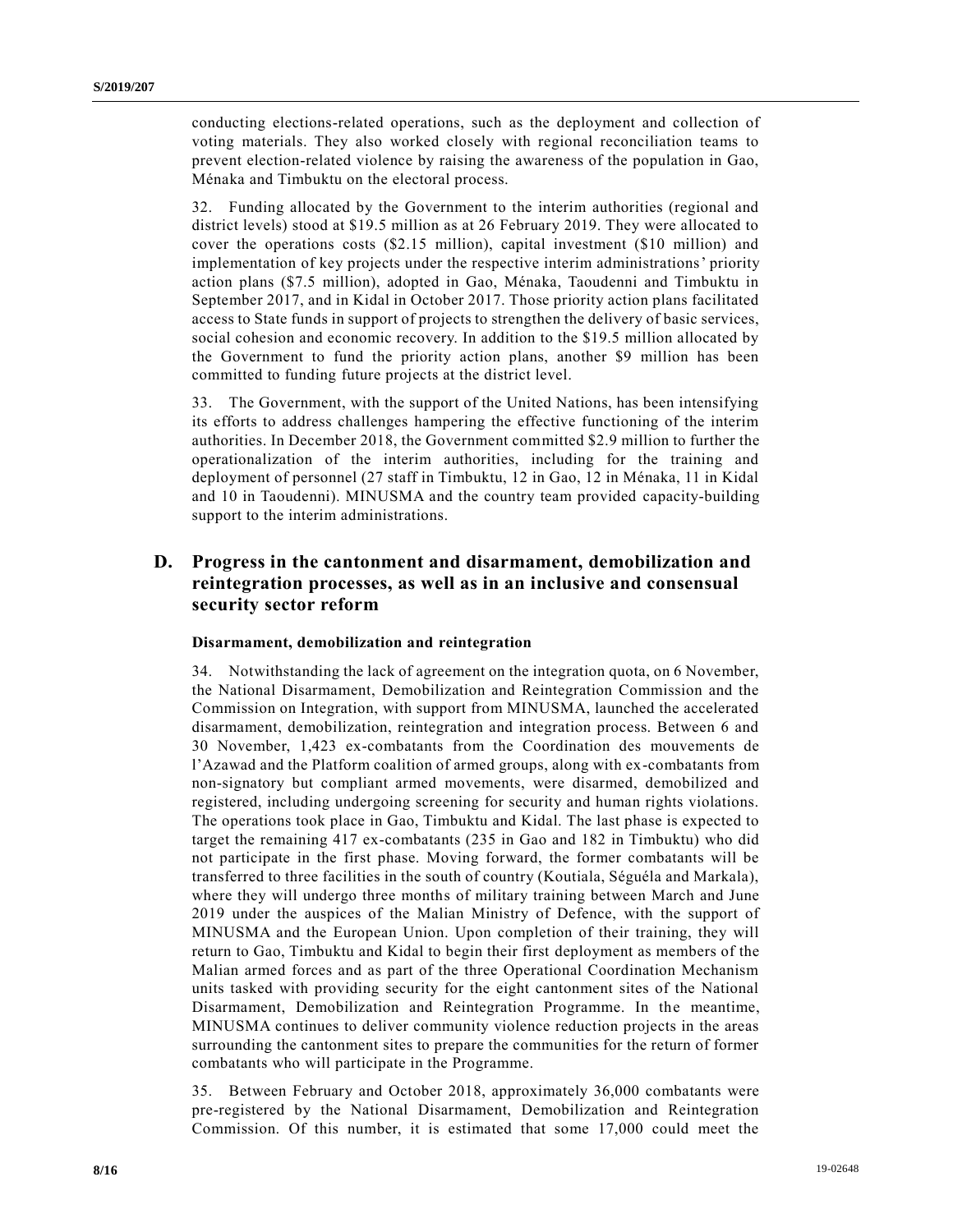eligibility criteria for weapon possession to participate in the accelerated disarmament, demobilization, reintegration and integration process or the National Disarmament, Demobilization, Reintegration Programme. A total of 1,840 elements are to be integrated into the Malian armed forces through the Operational Coordination Mechanism units as a result of the accelerated process, while the Government has indicated that approximately another 2,000 could obtain civil service positions, including in the forest protection services and customs. The remaining 13,000 eligible for the Programme would be reintegrated into civilian life. The World Bank has earmarked \$15 million to support the Programme for the first 4,000 ex-combatants who have chosen this latter option.

#### **Security sector reform**

36. From 12 to 14 December 2018, the signatory parties held a high-level meeting in Bamako on the operationalization of the priority actions in the areas of defence and security outlined in the road map of 22 March 2018. The meeting led to the signature of an updated action plan and timeline for the reconstitution and redeployment of the defence and security forces, the establishment of special counter-terrorism and transnational crime units under the command of the Chief of Defence Staff, the establishment and deployment of a territorial police force and local consultative committees on security and the finalization of action plans of the national security sector reform strategy.

37. An understanding was reached on the provisional integration of specific high-ranking civilian and military personnel from the signatory groups into a new structure, the High Authority for Peace and Stability, under the auspices of the Head of State. The Authority's role will be to follow up on the implementation of the Agreement. The parties also agreed on modalities for the reintegration of former members of the defence and security forces at the same rank as upon departure. A decree was subsequently adopted on 6 February 2019 on the criteria of age, training and professional qualification required for the integration of ex-combatants of movements into the armed forces, the national police, civil protection, customs, water and forest services, corrections and prison administration, and other bodies of the public service. The attribution of ranks for senior military personnel will be jointly decided on a case-by-case basis. The Government invited former members of the defence and security forces to register from 26 to 30 January 2019 in the closest military region. As a result, 494 former military personnel were registered in various regions, and by 26 February, 453 of them had been transferred to three training centres: Bamako (20 officers), Markala in Ségou region (155 non-commissioned officers) and Séguéla in Kayes region (278 soldiers).

38. The issue of the integration quota for the army remains unresolved. The Government maintains that this number will be 4,900, while the signatory armed groups are pressing for 10,000. It appears, however, that the parties are willing to continue with the integration of signatory armed groups into the operational coordination mechanism, with the understanding that those integrated into the army will obtain full status as soldiers in the defence forces, although the question of rank harmonization for 100 field commanders of the signatory armed groups has also not been resolved. The parties have agreed to continue discussions on the issue, with facilitation by MINUSMA and the President of the Agreement Monitoring Committee.

39. With the support of the European Union missions, EUCAP Sahel Mali and the European Union military mission to contribute to the training of the Malian Armed Forces, the Malian defence and security forces continued to enhance their capacities, while increasing their deployment to northern and central Mali.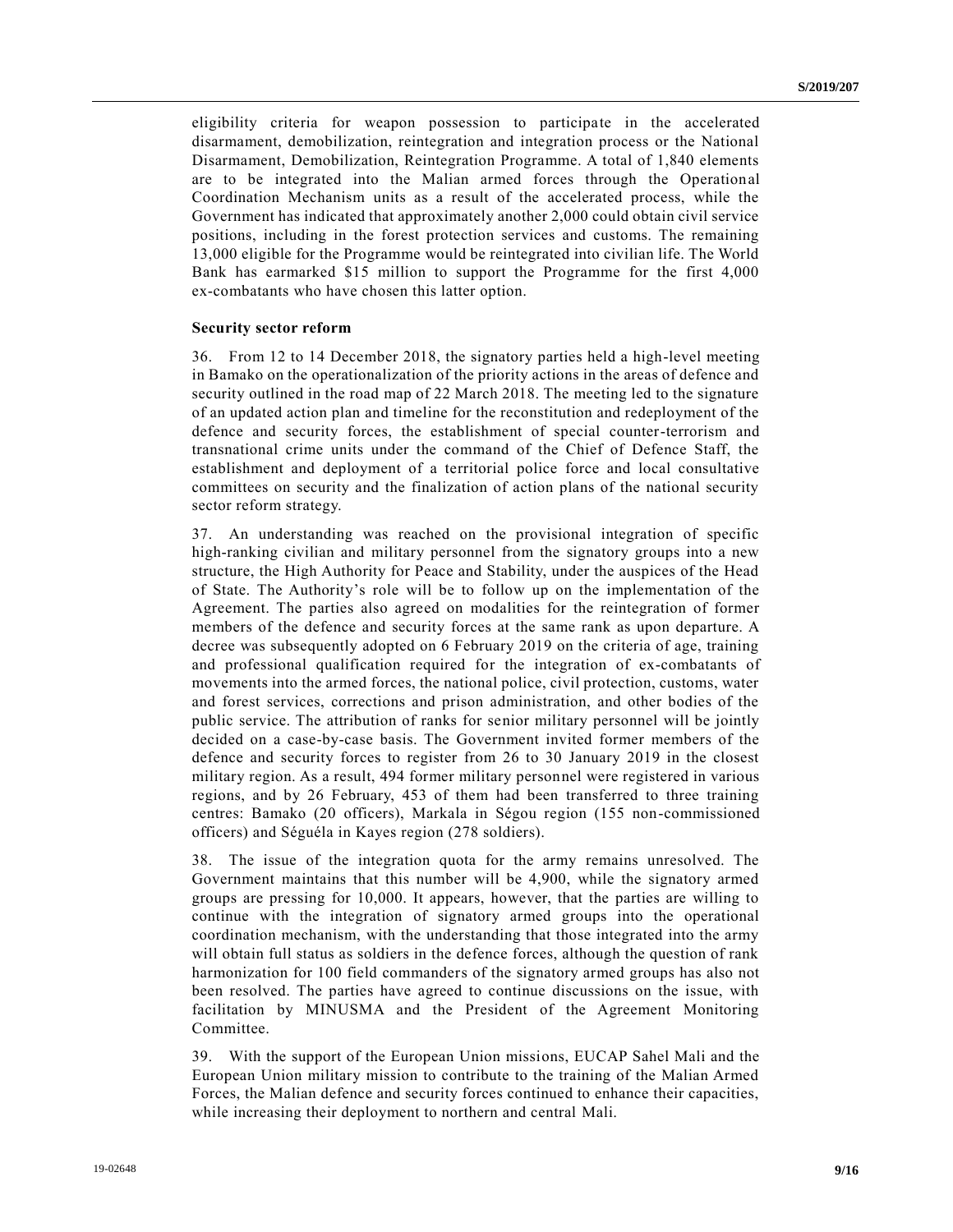#### **Operational Coordination Mechanism**

40. Efforts to screen and register the 1,423 mixed unit Operational Coordination Mechanism personnel contributed to enhancing confidence among signatory parties and splinter armed groups. A total of 403 combatants were initially found unsuitable for integration following medical examination but will be given the opportunity to undergo a second medical test in Gao for a final decision on their suitability. This process will be done simultaneously with the disarmament and demobilization of the remaining 417 ex-combatants.

41. Until the start of the accelerated disarmament, demobilization, reintegration and integration process in November, the operationalization process of mixed units of the Operational Coordination Mechanism had continued in Timbuktu, Gao and Kidal, with patrols conducted in Gao and Timbuktu. As indicated in my previous reports, efforts to fully operationalize the mixed units of the Operational Coordination Mechanism faced several challenges, including disagreements among the signatory armed groups on the modalities. In Kidal and Timbuktu, the first companies of the mixed units had reached only half of their expected numbers. At the same time, the mixed units in Gao lacked heavy weapons and were not able, as a result, to provide security to the electoral process as planned.

### **E. Socioeconomic development of the north of Mali**

42. Economic growth in Mali stood at 5 per cent in 2018 (5.3 per cent in 2017). That growth was attributable mainly to a dynamic agriculture sector (cotton) and services (financial activities and trade). The Government made efforts to reduce the budget deficit to 2.5 per cent in 2018, compared with 2.9 per cent in 2017, and the economy continued to perform well in 2018, consolidating growth with low inflation. Since the International Conference for the Economic Recovery and Development of Mali, held in Paris in 2015, at which donors pledged \$4.24 billion, \$3.1 billion had been disbursed until 2017. The disbursement rate was estimated to be 90 per cent in 2018. Of those funds, 40 per cent was earmarked for the north to supplement the budget of the Government to implement the development measures contained in the Agreement.

43. Limited progress was made towards improving the socioeconomic conditions of the population in the north. The structure of the economic growth is not inclusive, although growth remained stable in 2018. The poverty rate was estimated to be 53.6 per cent in rural areas, compared with 32.9 per cent in urban areas. The economic growth contributed to a minimal decrease in the poverty rate and was not high enough to trigger a significant reduction in the number of poor people in Mali. The poverty rate remained acute in northern regions, specifically in Gao (50.5 per cent) and in the centre, with an estimated rate of 51.1 per cent in Ségou and 59.5 per cent in Mopti. Owing to security concerns, the presence of the State and development agencies remains limited in the north.

44. Poverty and a lack of livelihood opportunities for young men and women persist. The last semester of 2018 and the first one of 2019 were marked by a spate of unrest led by civil servants. Social pressure stemming from the disconnect between economic growth and stagnant living conditions have triggered protests, sparked by a public backlash against the low level of salaries and non-payment of arrears. In addition, the already fragile social situation further deteriorated and was exacerbated by population displacements. In 2018, there were some 61,400 internally displaced persons in Mali and 138,700 Malian refugees in Burkina Faso, Mauritania and the Niger. The main regions of displacement in Mali are Timbuktu, Mopti and Ménaka.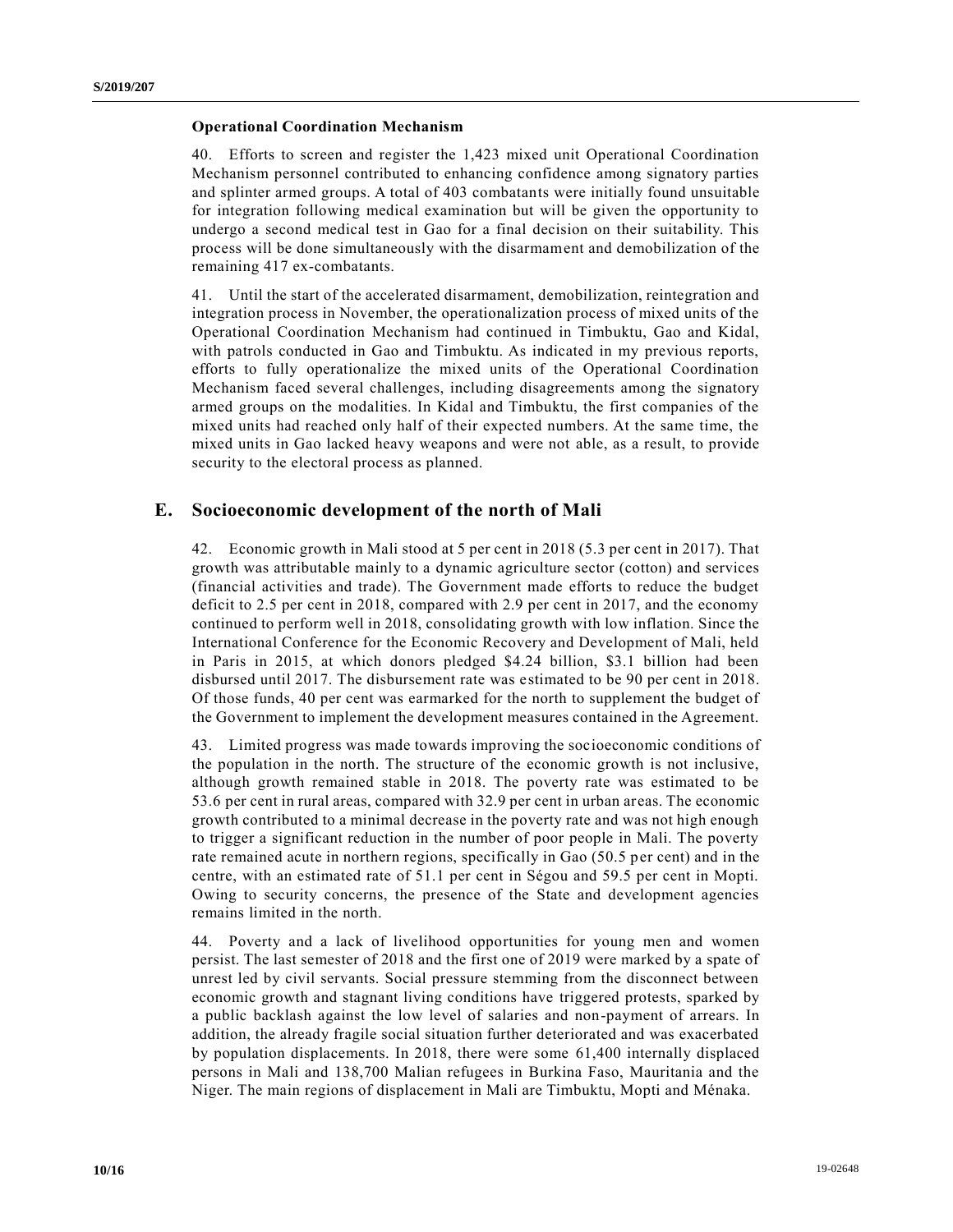45. Responsibility for the creation of a development zone in the northern regions falls under the authority of the Ministry of Planning. On 11 January 2019, members of the relevant subcommittee of the Agreement Monitoring Committee expressed their concerns regarding the delays in the creation of the zone which, according to the road map of 22 March 2018, was supposed to have been created by November 2018 at the latest. The subcommittee requested that the draft decree establishing the zone be shared no later than the end of March 2019. On 30 January 2018, Parliament created a sustainable development fund to provide a guarantee for the specific strategy for the development of the northern regions. On 16 July 2018, the Government launched a new strategic framework for economic recovery and sustainable development, based on the Sustainable Development Goals and the prospective vision for Mali 2040.

## **F. Ensuring equal and meaningful participation of women, including through greater representation of women in the mechanisms established under the Agreement on Peace and Reconciliation in Mali**

46. President Keita has made an effort to increase the number of women in decision-making positions. A total of 11 of 32 ministers in his Government are women, including Kamissa Camara, the country's first women Minister for Foreign Affairs, and the Ministers of Transparency and of Energy. For the first time, the Government met the goal of 30 per cent women representation, in accordance with the 2015 law instituting measures to promote gender equality in access to nominative and elective functions.

47. Overall, however, women's participation remains limited in the peace process and in political and public life more broadly. A total of 9.5 per cent of elected representatives in the National Assembly are women and, of the 288 members appointed to the interim authorities in the five northern regions, only 14 are women. At the regional level, of 69 members, there is only 1 woman. Women are also underrepresented in the mechanisms for implementing and monitoring the Agreement, with only 1 among the 34 members of the Agreement Monitoring Committee.

48. Historically, women in Mali had not participated in political negotiations, nor were their interests and experiences adequately represented or considered. Stereotypes and beliefs associated with gender prevail and prevent women from running for public office or making their voices heard. Achieving greater representation of women would require the support of national and local stakeholders, including religious and traditional leaders, who have opposed reforms to combat discrimination or revise the family code in the past.

49. In the run-up to the presidential election, the Ministry for the Promotion of Women, Children and the Family, supported by MINUSMA and UN-Women, organized women-led discussions throughout Mali on the advancement of women's rights as candidates and voters. According to the final report of the European Union electoral observer mission in Mali, however, the quota and gender programmes have had limited impact to date. Only 1 woman, Djeneba N'Diaye, ran for president (of 24 candidates). She obtained the lowest number of votes.

50. An ad hoc working group was created during the twenty-ninth meeting of the Agreement Monitoring Committee, in November 2018, with the objective of developing concrete options to enhance the participation of women in the peace process. The group met on 6, 14 and 21 December 2018 and recommended the inclusion of women in the follow-up mechanism of the Agreement through the direct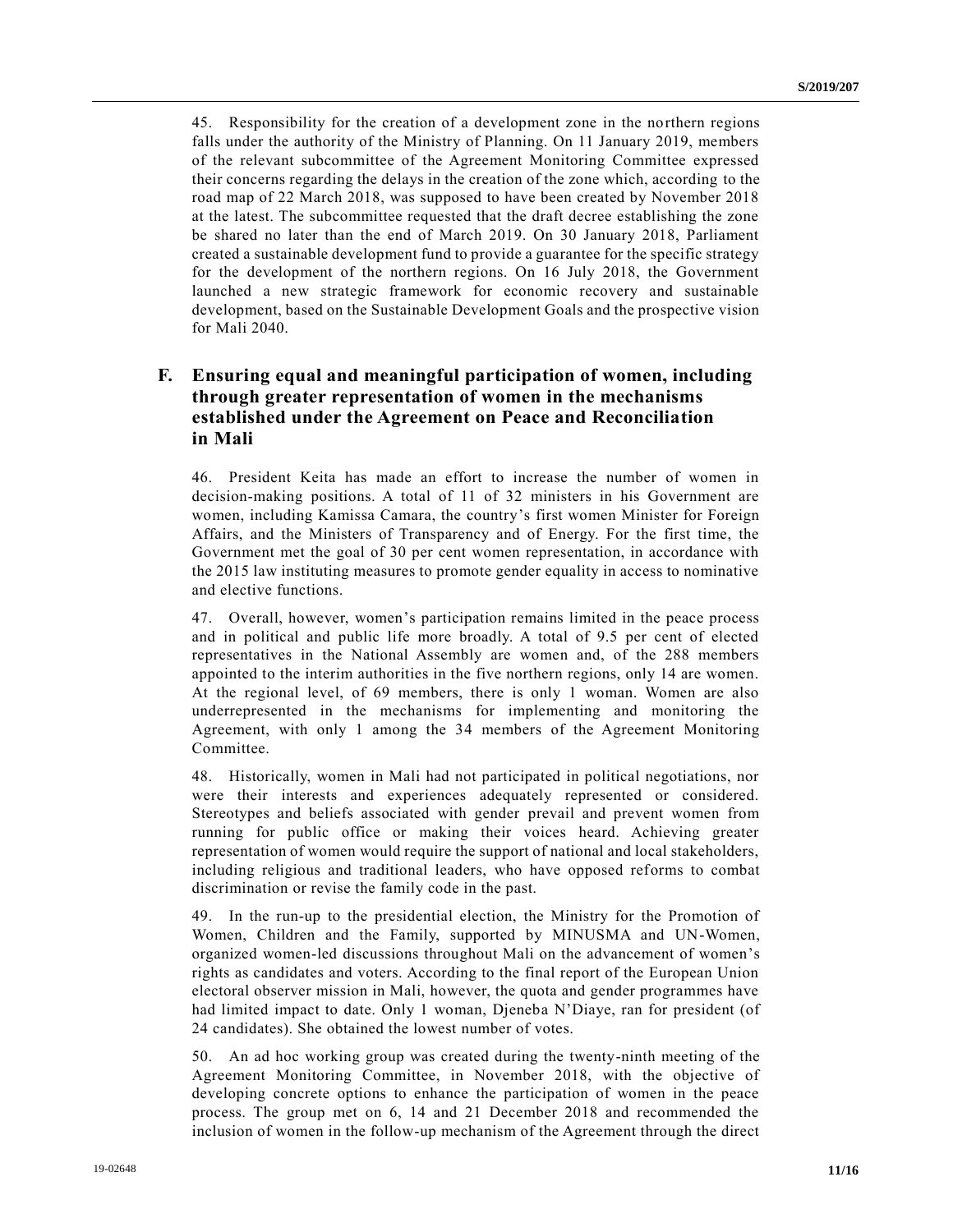participation of women in the Committee and other follow-up mechanisms and the establishment of an independent women's observatory to monitor the implementation of the Agreement.

### **G. Pact for Peace**

51. Following the signature of the Pact for Peace on 15 October 2018 by the Government and the United Nations, the signatory armed groups stated their full adherence to the Pact and their dedication to the full implementation of the Agreement through an annex to the Pact signed the same day. Within the framework of the Pact, the Government commits itself to taking stock of the status of the implementation of the road map of 22 March 2018, which had identified priority measures for the acceleration of the peace process. Of the 21 action points identified in the road map, 9 had been completed by 28 February 2019, including the launch of the Operational Coordination Mechanism in Timbuktu and Kidal, the beginning of the disarmament, demobilization and reintegration process and consultations on administrative restructuring and constitutional reform. An additional 8 action points are currently being implemented. Going forward, added focus will be required to agree on the sequencing for the implementation of the remaining action points and realistic timelines.

# **IV. Observations**

52. Notwithstanding the multiple challenges facing Mali, many of which have yet to be addressed, I appreciate the progress registered by the Government and the signatory armed groups since the inauguration of President Keita on 4 September 2018. More was achieved within the past six months than ever before since the signing of the Agreement in 2015. The presidential election was held on time and in an overall peaceful environment, with the support of the signatory armed groups. I am encouraged by the renewed commitment to the peace process by all signatories and the apparent increased trust among them since the presidential inauguration and the signing of the Pact for Peace. This positive dynamic yielded a number of concrete results: district-level interim administrations were established in the Kidal, Ménaka and Timbuktu regions, more than 1,400 former combatants have put aside their arms and discussions on enhancing participation of women in the peace process have commenced as part of the Agreement Monitoring Committee. Important political and institutional reforms are envisaged under the Agreement. Given the scope and complexity of these reforms, there is a need for prioritization. I call upon the Government, signatory groups and other key stakeholders to agree on the sequencing of the execution of the measures listed in the Agreement and, in doing so, to prioritize the pivotal steps that condition the implementation of others.

53. The constitutional reform stands out as one of these priority measures. Not only is it a prerequisite for the key institutional and political reforms and the holding of local and senatorial elections, but also it will demonstrate the commitment of the Malian people to the reforms and their irreversible nature. I welcome the creation of a committee of experts, which will play an important role in this process. Initial reactions, however, are a reminder that this reform remains a highly delicate political process, as controversies over past initiatives have shown. I commend President Keita and Prime Minister Maïga for initiating extensive consultations with stakeholders across the spectrum. I call upon all political leaders to engage constructively in the process and resolve their differences through dialogue. Only by working together can the groundwork for a Malian nation State be laid and a more peaceful and stable future for all its people secured.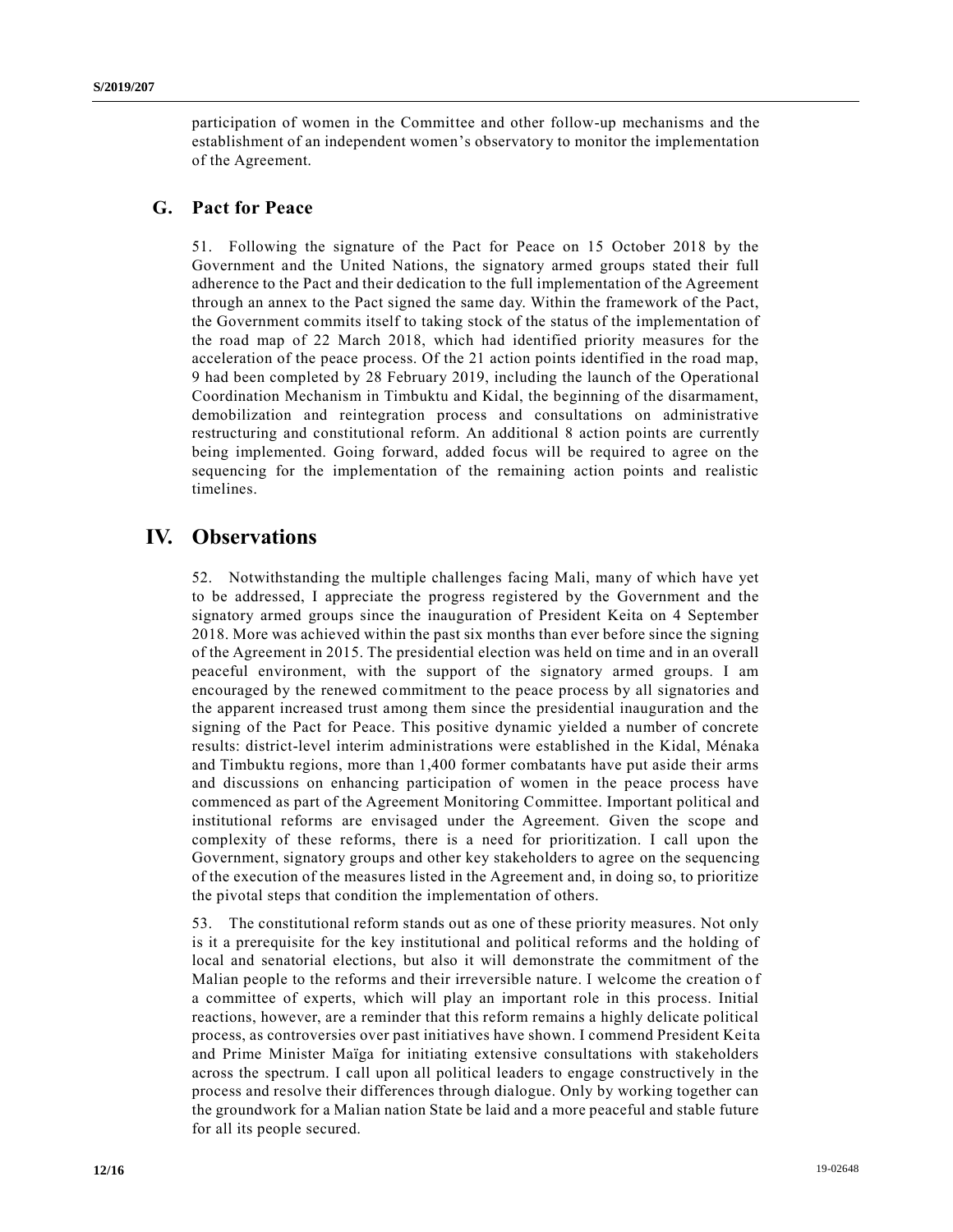54. Successful reforms require national ownership and the buy-in from a broader segment of the Malian society, including women and young people. While mindful of the need to avoid any further delays, I consider it equally important for the parties to be allowed sufficient time to collectively address and resolve contentious issues to ensure a truly inclusive political reform process. I welcome the creation of the Cadre de concertation national, a dedicated consultation mechanism for the Government, political parties and civil society to discuss key reform proposals on constitutional referendum, territorial and administrative reforms, *découpage* and amendments to the electoral law and related timelines. This is a vital step towards ensuring more inclusive support for the political process throughout Malian society and enhanced ownership. Furthermore, I encourage all parties to consider the recommendations of the ad hoc working group on the participation of women in the peace process. Experience has shown that meaningful participation is linked directly to more sustainable peace.

55. The start of the accelerated process of disarmament, demobilization and integration is an important step in the much broader process of reconstituting and reforming the Malian defence and security forces envisaged under the Agreement. For the first time since the beginning of the peace process, combatants disarmed, demobilized and registered for integration into the army. This is a critical step, which indicates the readiness of the signatory armed groups to put aside their arms, cease hostilities and reject the recourse to violence. I call upon all parties to build on the momentum and resolve the issue of the integration quota for the army without further delay, so as to proceed with the training and integration of those who had handed in their weapons. This will also enable the authorities to enter the next phase, the launch of the National Disarmament, Demobilization and Reintegration Programme, for which more than 36,000 combatants have already expressed their interest in joining.

56. Ensuring the longer-term success of the disarmament, demobilization and reintegration of the former combatants requires progress in reforming the security sector. Steps were taken to lay the groundwork for this important reform with the adoption of the national security sector strategy and its action plan. There is an urgent need for a national vision for the reformed and reconstituted security and defence forces that enjoy broad support beyond the signatories of the Agreement. I call upon the Government to finalize this vision, in close collaboration with the signatory armed groups and other key stakeholders, and to establish a plan for the recruitment and integration of former combatants and a clear timeline for the effective redeployment of reconstituted Malian defence and security forces to northern Mali.

57. The progress over the past six months notwithstanding, the road to sustainable peace and stability in Mali remains long and filled with challenges. Precious time was lost owing to repeated delays in the implementation of the Agreement, compounded by the complex security challenges that the country continues to face. I recognize that the implementation of the Agreement is not taking place in a post-conflict context, as initially hoped for upon its signature, but in a context of continued crises, terrorism and extremist violence. The Agreement nevertheless remains the only valid framework for the peace process, and its implementation must be leveraged and accompanied by broader political efforts by Malian, regional and international actors. I therefore call upon the signatories to stay the course and fulfil their obligations – to their own people and to the family of nations. The people of Mali are yet to receive the peace dividends and improvement in living conditions that they deserve.

58. I am profoundly saddened by the death of 18 peacekeepers and the injuries inflicted to 77 others as a result of attacks against the United Nations in the past six months. I take this opportunity to express once again my condolences to the families and to the Governments of the deceased peacekeepers and wish a full and speedy recovery to those injured. I condemn in the strongest possible terms attacks against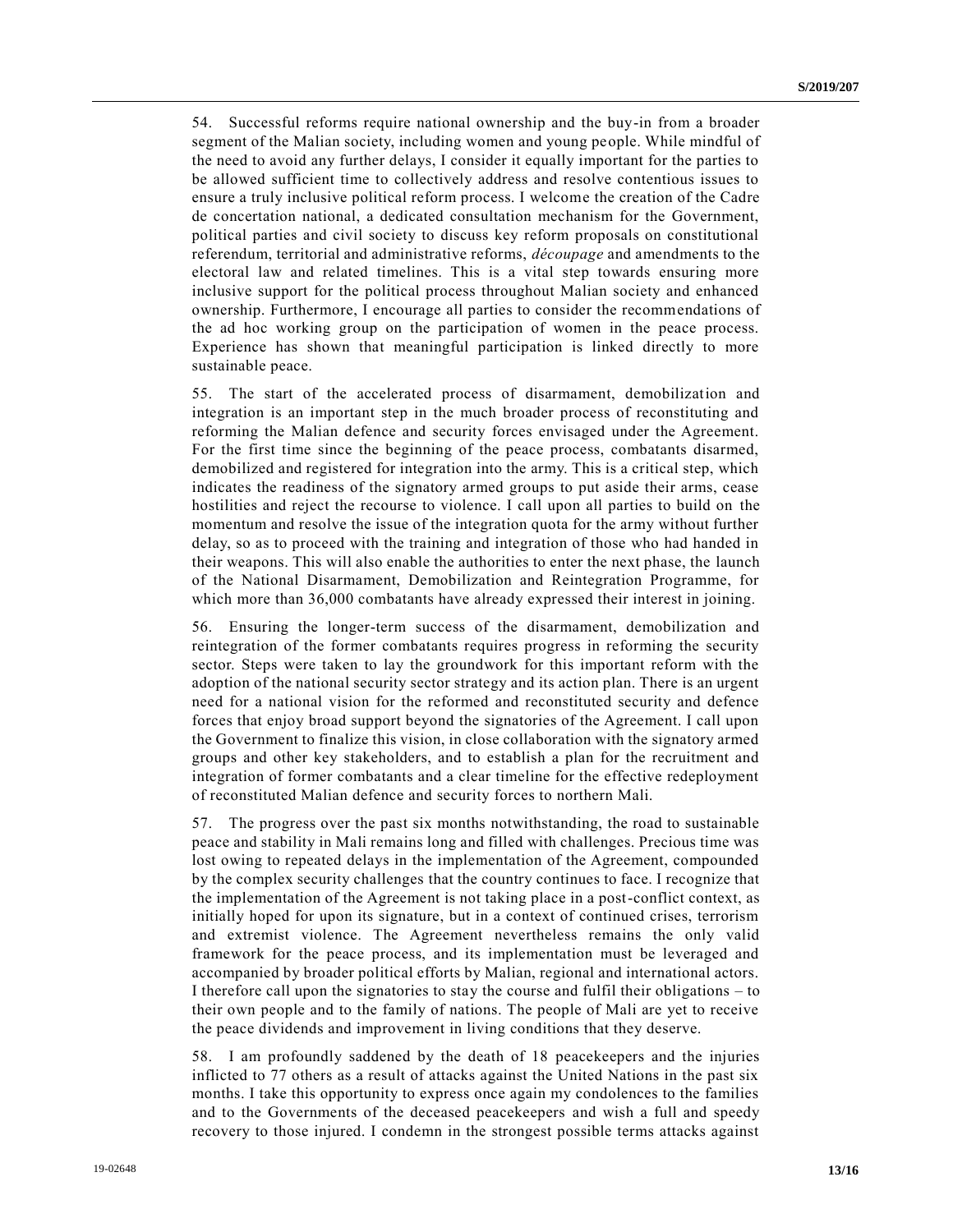United Nations personnel and convoys and reiterate my calls upon the Malian authorities, as well as the signatory armed groups to the peace agreement, to spare no effort in identifying the perpetrators of those attacks so that they can be brought to justice as swiftly as possible. Attacks targeting United Nations peacekeepers may constitute war crimes under international law. I call upon all signatory armed groups to take concrete steps to enhance their cooperation and coordination with the Government of Mali and cut off all ties with terrorist organizations.

59. The contribution of the Mission in its current configuration remains critical to the stabilization of Mali. Notwithstanding these tragic losses, the Mission has increased its ability to repel complex attacks by terrorist groups, illustrating its robustness, resilience and the critical role that it continues to play in support of the Government to create space for the political process to unfold and prevent parts of northern Mali with limited or no State presence falling under the control of terrorist groups. Many of the heinous attacks against our peacekeepers were repelled by our uniformed men and women with bravery and professionalism and without inflicting civilian casualties. MINUSMA has made great strides in strengthening the protection of its personnel, camps and convoys, including through enhanced measures to prevent attacks with improvised explosive devices and other indirect weapons, while taking measures to improve its capacity to anticipate such attacks. I encourage all countries contributing troops to MINUSMA to continue with their efforts to upgrade the equipment of their contingents deployed in Mali. In the spirit of shared responsibility, I also reiterate my call upon bilateral donors to step up their support to troop - and police-contributing countries in these efforts.

60. The protection of the territory and its people is first and foremost the responsibility of the Government. Encouraging progress was achieved in building the capacities of the Malian defence and security forces over the past years with the steadfast support of the European Union. This will enable further progress in the redeployment of the national defence and security forces to northern Mali, which remains a critical priority. I strongly condemn the persistent attacks against Malian defence and security forces in northern and central Mali and the many losses that they incurred. I commend the forces for their bravery and dedication in defending the unity and territorial integrity of Mali and the safety of its citizens. I remain concerned about the continuing deterioration of the security situation in central Mali, where the increasing presence of extremist groups has exacerbated longstanding intercommunal tensions and conflicts. I applaud the efforts of the Government to address this worrying situation in central Mali by implementing its integrated security plan. At the same time, I would like to reiterate that a stand-alone security response will not be sufficient to address the crises in Mali, the root causes of which are inherently political and developmental.

61. Addressing the challenges facing Mali will require considering the complex cross-border dynamics and drivers of conflict occurring within the broader regional context. I reiterate my call upon national, regional and international actors to redouble their efforts to tackle the multiple threats facing Mali and the Sahel region, which cover all aspects relating to peace, development and security, under the framework of the United Nations integrated strategy for the Sahel and its support plan. There will be no lasting peace in Mali and the region without sustainable development and no progress in implementing the 2030 Agenda for Sustainable Development and Agenda 2063: The Africa We Want, without peace and stability. More needs to be done to implement measures under section IV, on socioeconomic and cultural development, of the Agreement. I am encouraged by the resumption of the operations of the Joint Force of the Group of Five for the Sahel in central Mali. I call upon the Group of Five for the Sahel member States to make arrangements to sustain such opera tions and international partners to provide the Joint Force with the support that it requires.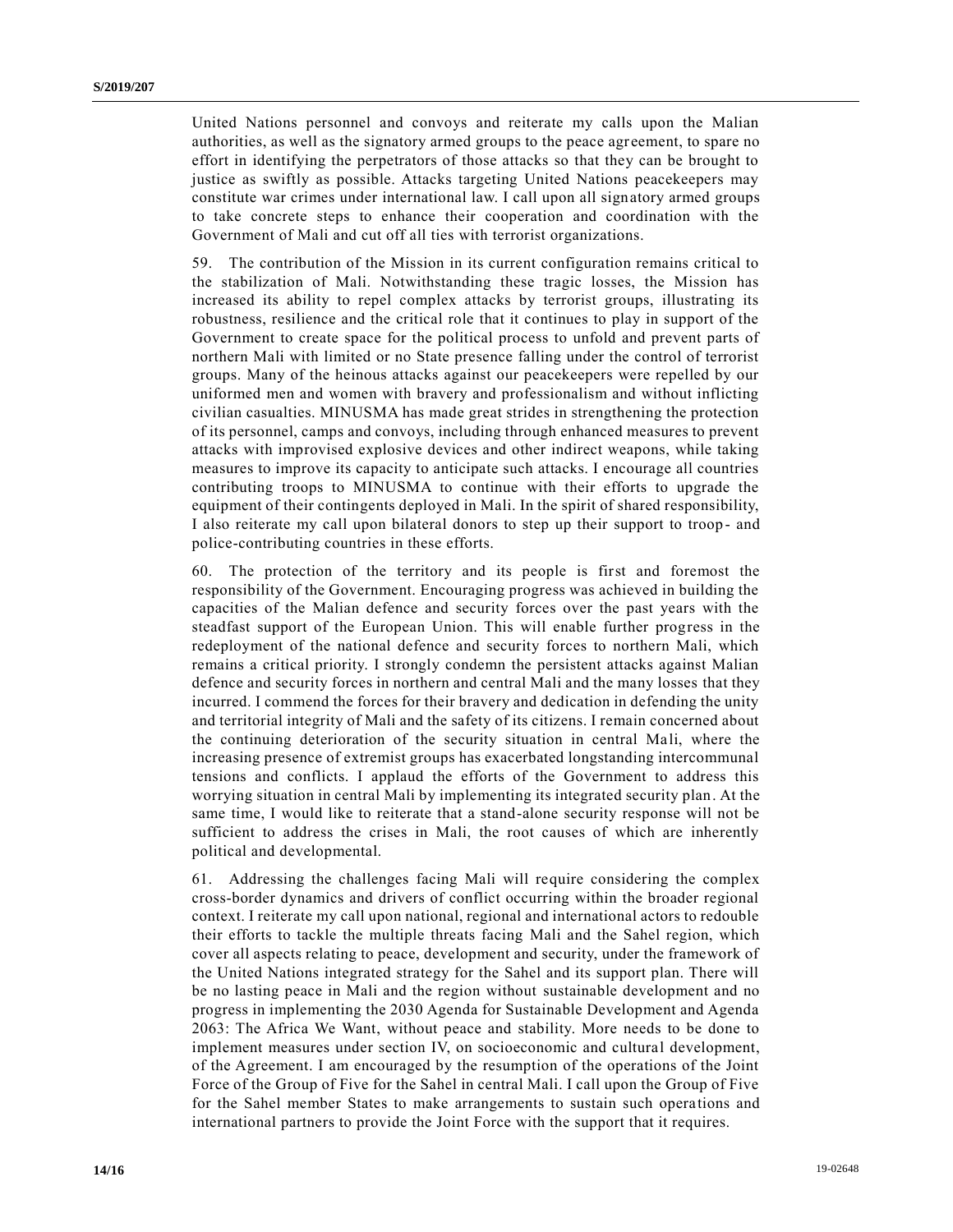62. In conclusion, I would like to thank my Special Representative, Mahamat Saleh Annadif, for his excellent leadership and the personnel of MINUSMA and the country team in Mali, who continue to exemplify the highest aspirations of the Organization by working with dedication and at great personal risk for a more peaceful and stable Mali. I would also like to express my appreciation to all troop- and police-contributing countries for their continued commitment. Lastly, I am grateful to the African Union, ECOWAS, humanitarian organizations and donors, as well as non-governmental organizations, for their important contributions and steadfast commitment to Mali.